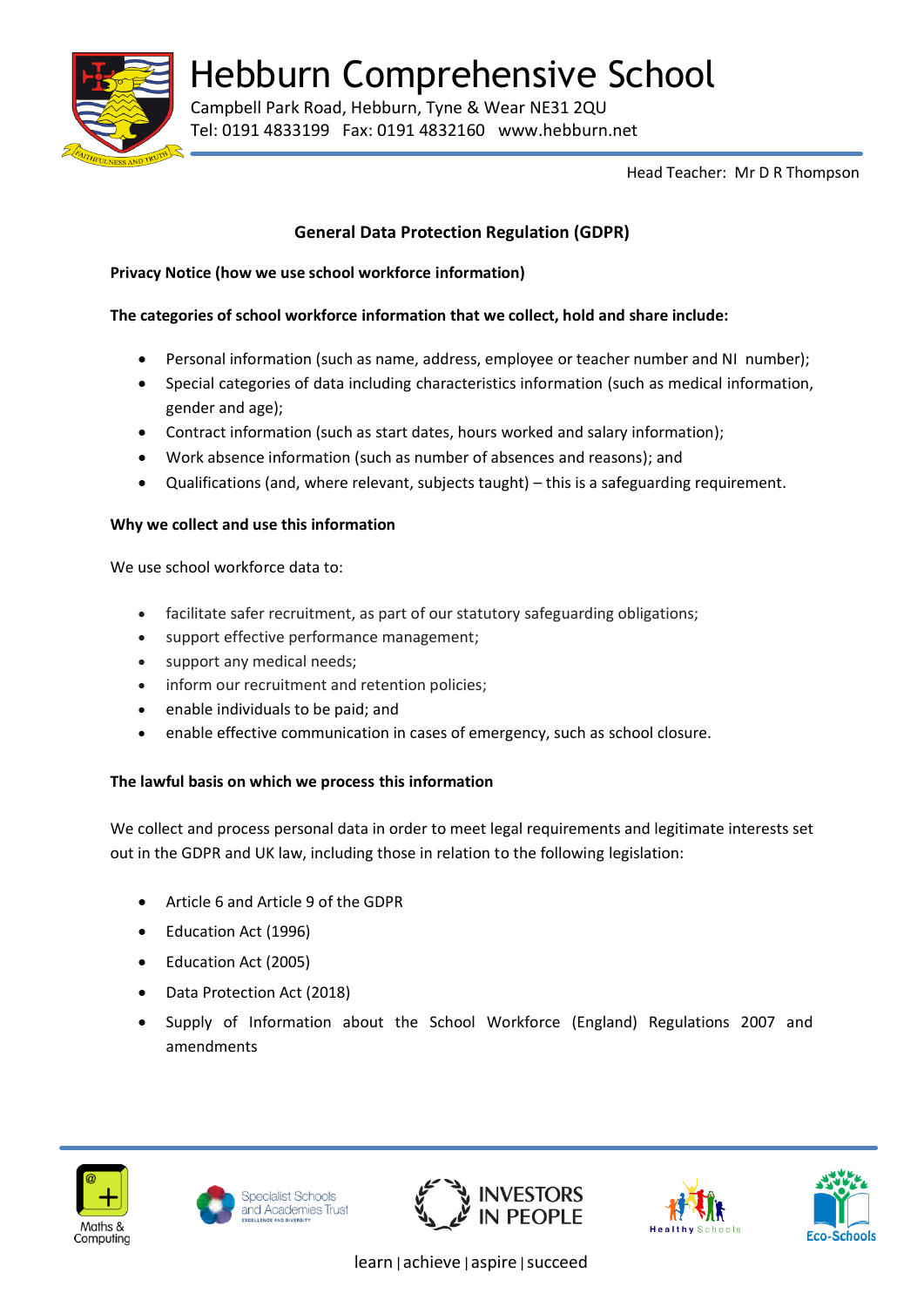#### **Storing this information**

We do not store personal data indefinitely; data is only stored for as long as is necessary to complete the task for which it was originally collected, or any statutory requirements set by the Department for Education.

#### **Who we share this information with**

We routinely share information with:

- the Local Authority, as appropriate
- the Department for Education

All third parties who process data on our behalf will have a data processing agreement with the school and will be GDPR compliant.

#### **Why we share this information**

We do not share information about our workforce members with anyone without consent, unless the law allows us to do so.

We are required to share information about our school employees with our local authority (LA) and the Department for Education (DfE) under section 5 of the Education (Supply of Information about the School Workforce) (England) Regulations 2007 and amendments.

#### **Data collection requirements**

The DfE collects and processes personal data relating to those employed by schools (including Multi Academy Trusts) and local authorities that work in state funded schools (including all maintained schools, all academies and free schools and all special schools including Pupil Referral Units and Alternative Provision). All state funded schools are required to make a census submission which is a statutory return under sections 113 and 114 of the Education Act 2005

To find out more about the data collection requirements placed on us by the Department for Education including the data that we share with them, go to [https://www.gov.uk/education/data-collection-and](https://www.gov.uk/education/data-collection-and-censuses-for-schools)[censuses-for-schools.](https://www.gov.uk/education/data-collection-and-censuses-for-schools)

The DfE may share information about school employees with third parties who promote the education or well-being of children or the effective deployment of school staff in England by:

- conducting research or analysis;
- producing statistics; and
- providing information, advice or guidance.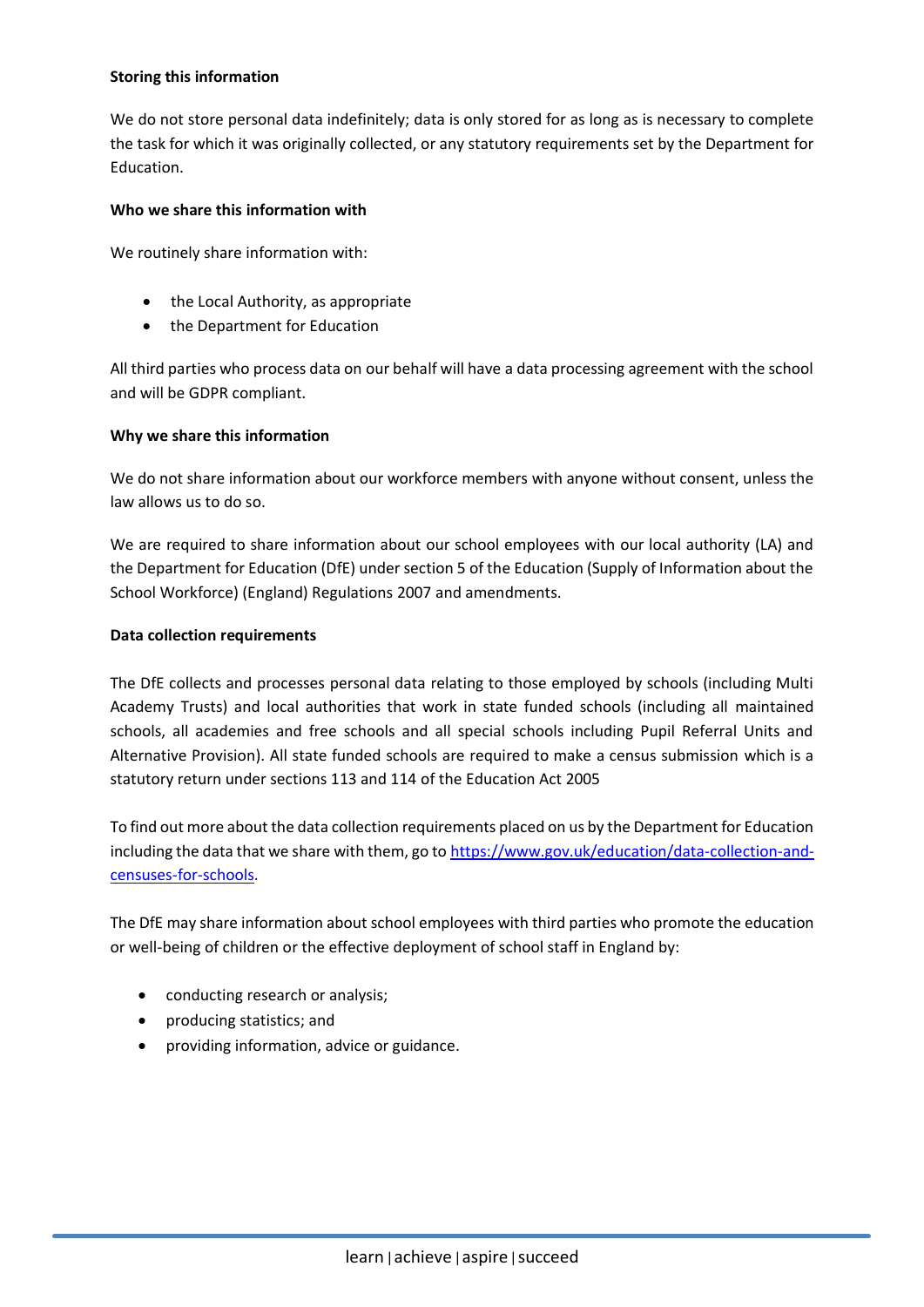The DfE has robust processes in place to ensure that the confidentiality of personal data is maintained and there are stringent controls in place regarding access to it and its use. Decisions on whether the DfE releases personal data to third parties are subject to a strict approval process and based on a detailed assessment of:

- who is requesting the data;
- the purpose for which it is required;
- the level and sensitivity of data requested; and
- the arrangements in place to securely store and handle the data.

To be granted access to school workforce information, organisations must comply with strict terms and conditions covering the confidentiality and handling of data, security arrangements and retention and use of the data.

For more information about the DFE's data sharing process, please visit: <https://www.gov.uk/data-protection-how-we-collect-and-share-research-data>

To contact the DfE:<https://www.gov.uk/contact-dfe>

#### **Requesting access to your personal data**

Under data protection legislation, you have the right to request access to information about you that we hold. To make a request for your personal information, please contact Mr D Perez, Deputy Head Teacher, who will contact our Data Protection Officer, Mr Bryan Chapman, at Chapman Data and Information Services.

#### **Please note:**

## **ICO guidelines state that you must have a valid reason for requesting this data. You are not entitled to the information simply because you are interested.**

You also have the right to:

- object to processing of personal data that is likely to cause, or is causing, damage or distress;
- prevent processing for the purpose of direct marketing;
- object to decisions being taken by automated means;
- in certain circumstances, have inaccurate personal data rectified, restrict processing, erased or destroyed;
- Data portability;
- claim compensation for damages caused by a breach of the Data Protection regulations; and
- in certain circumstances, have inaccurate personal data rectified, blocked, erased or destroyed.